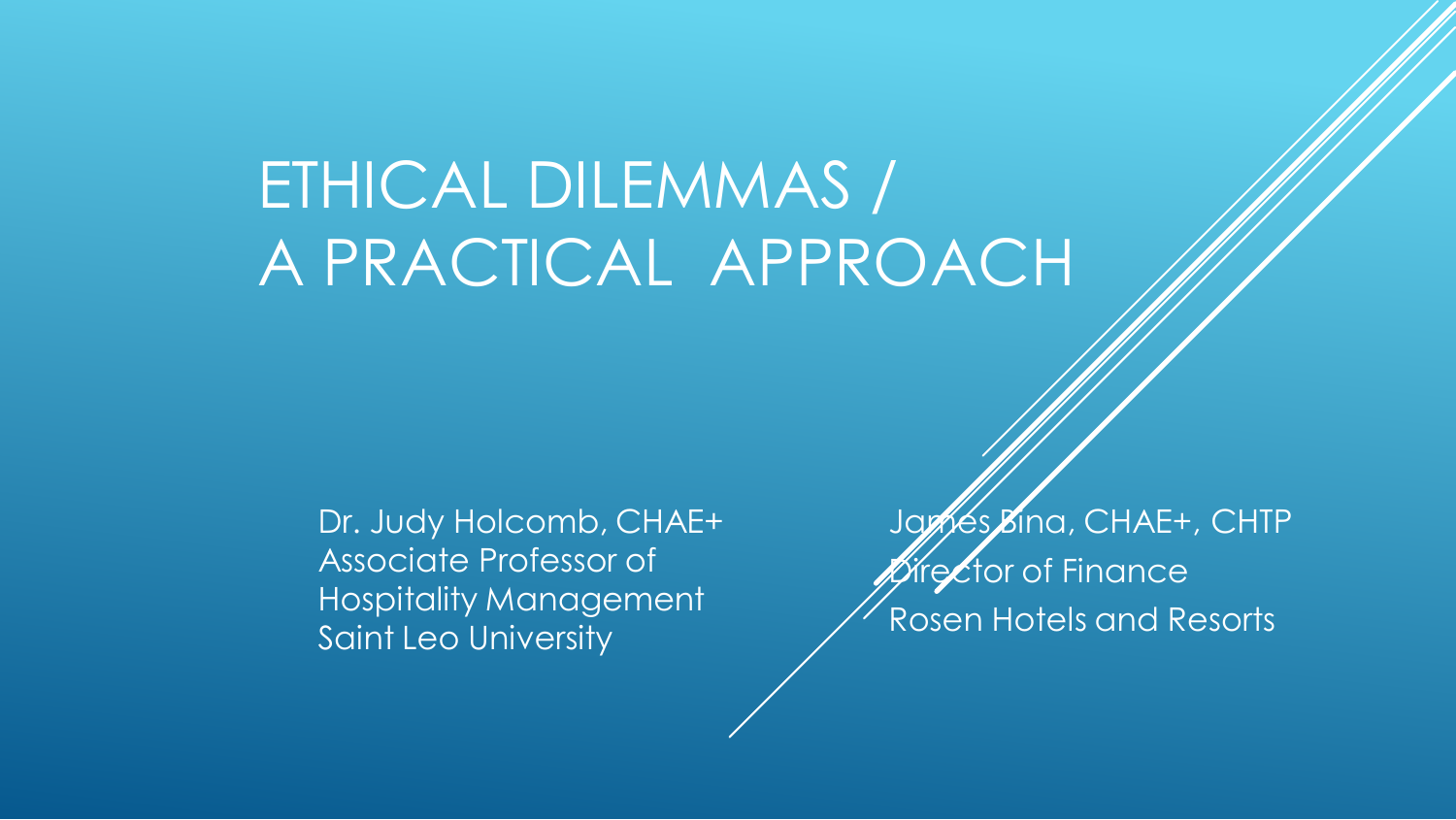# GOALS

Webinar Description:

Ethics is a broad and complex subject covering moral principles that govern a person's behavior or conducting of an activity. This session with present examples and prompt group discussion about ethics in business and how they are applied to decisions or problems that need to be solved in the business environment.

- **1. Situational examples to spare discussion**
- **2. Promoting an ethical work environment**
- **3. Leading by example**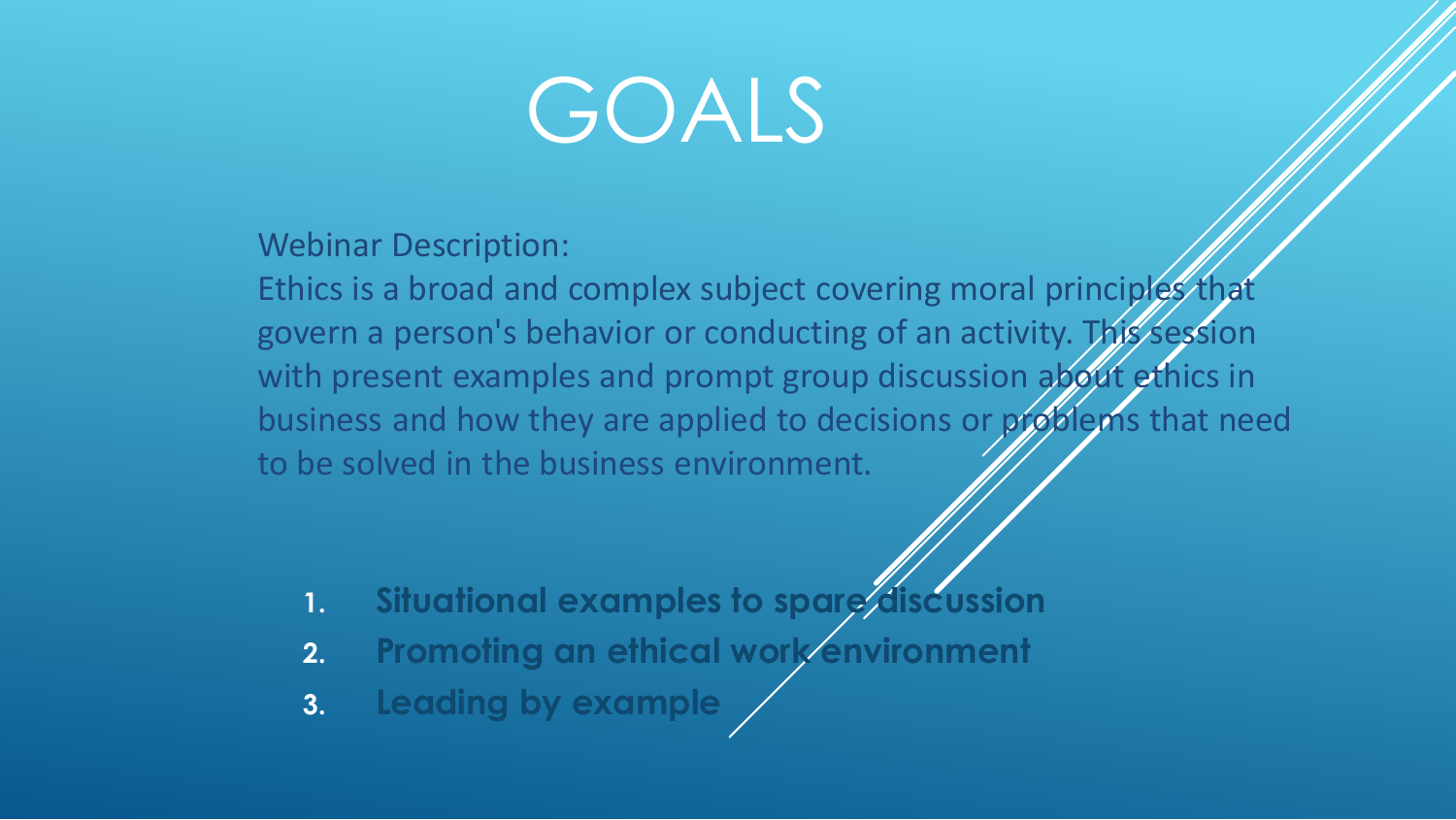### ETHICS DEFINED

Oxford Dictionary: **Moral** principles that govern a person's behavior or the conducting of an activity.

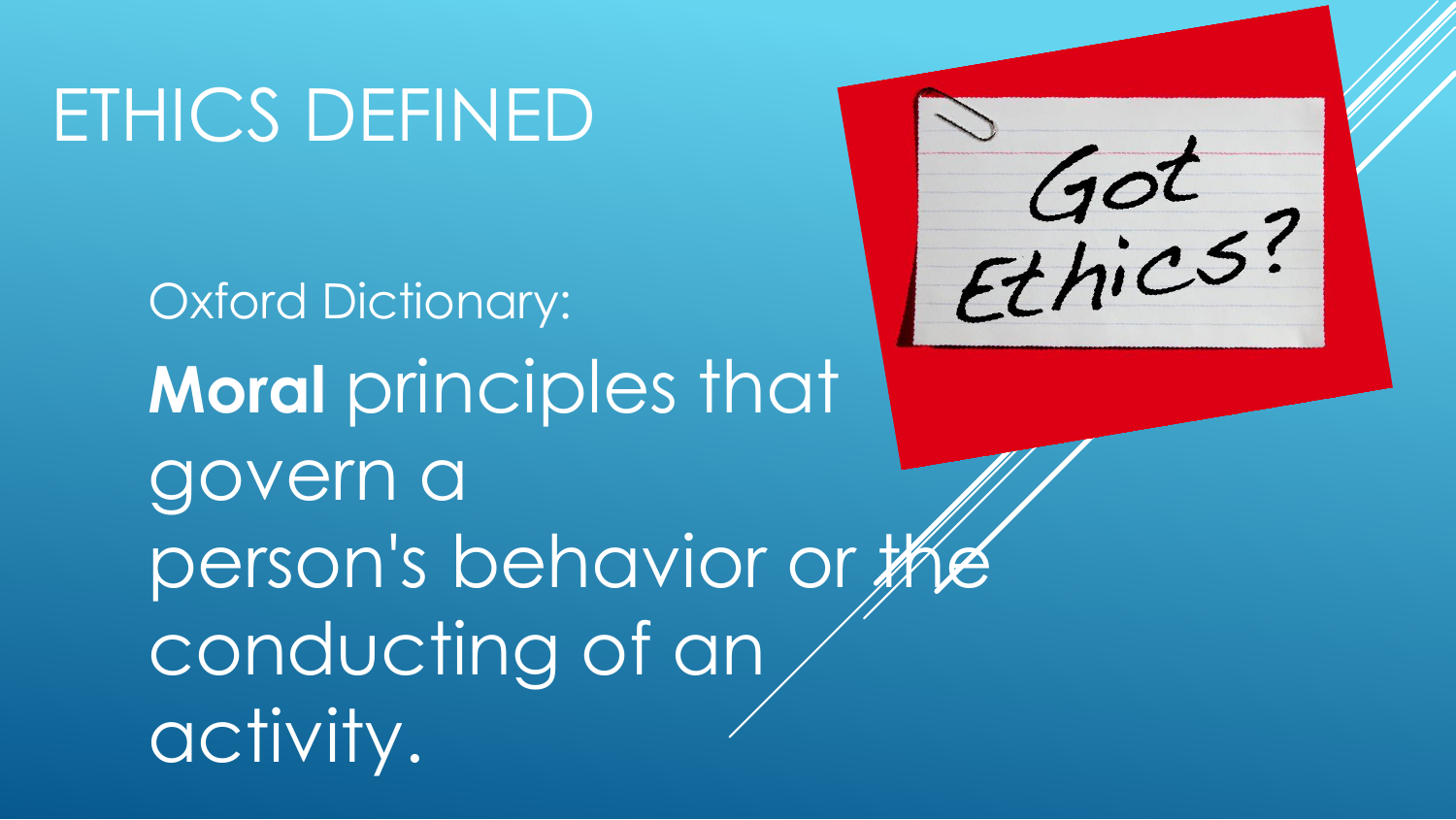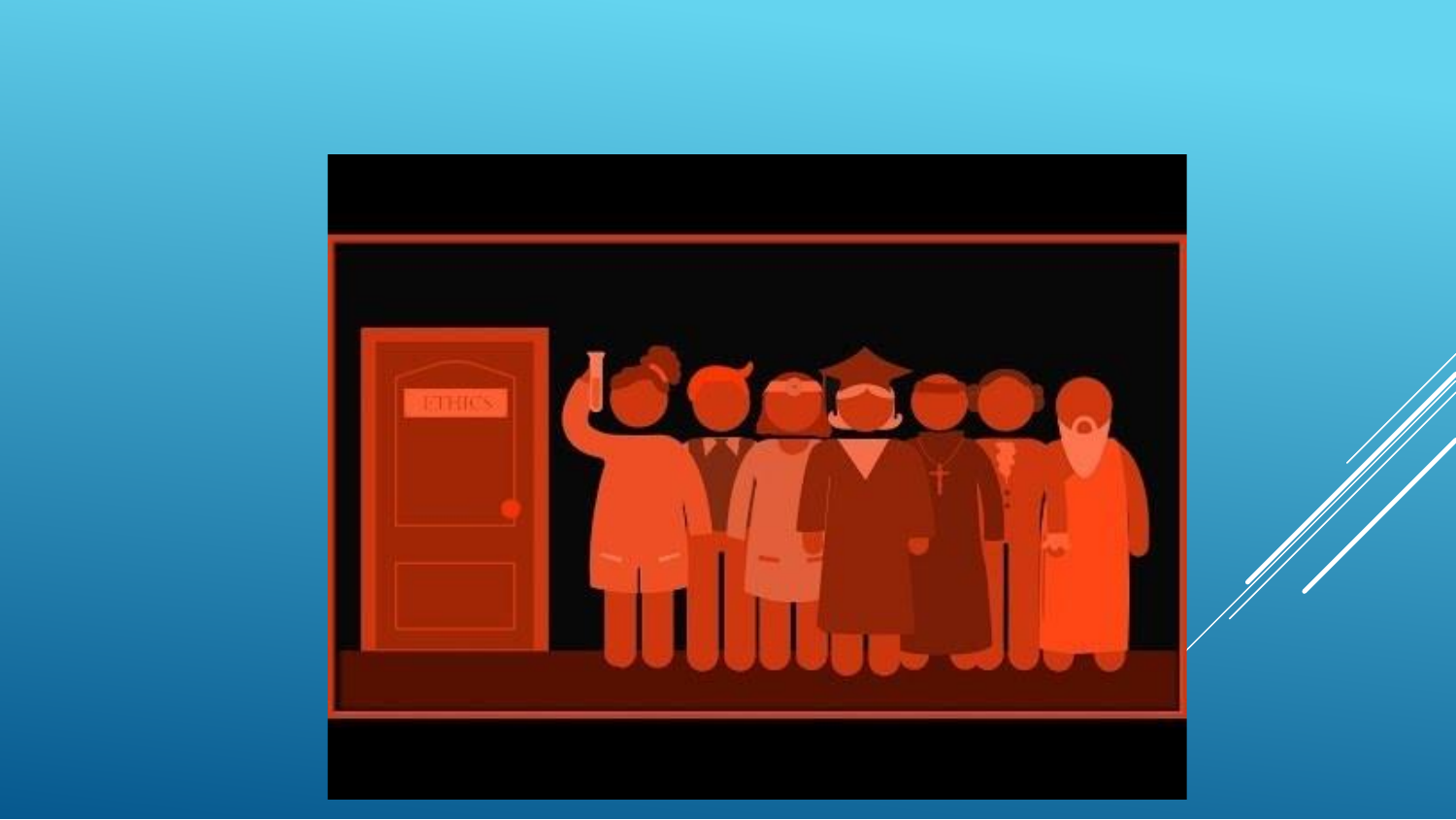### Accounting Scenario

After years of successfully operations, the management company Bill is working for had some financial set-backs and became cash strapped. The owner called an emergency meeting and determined that in order to keep the company in business, they would have to "borrow" funds from property operating accounts. If they didn't, the only option was for the company to declare bankruptcy and put all employees out of work.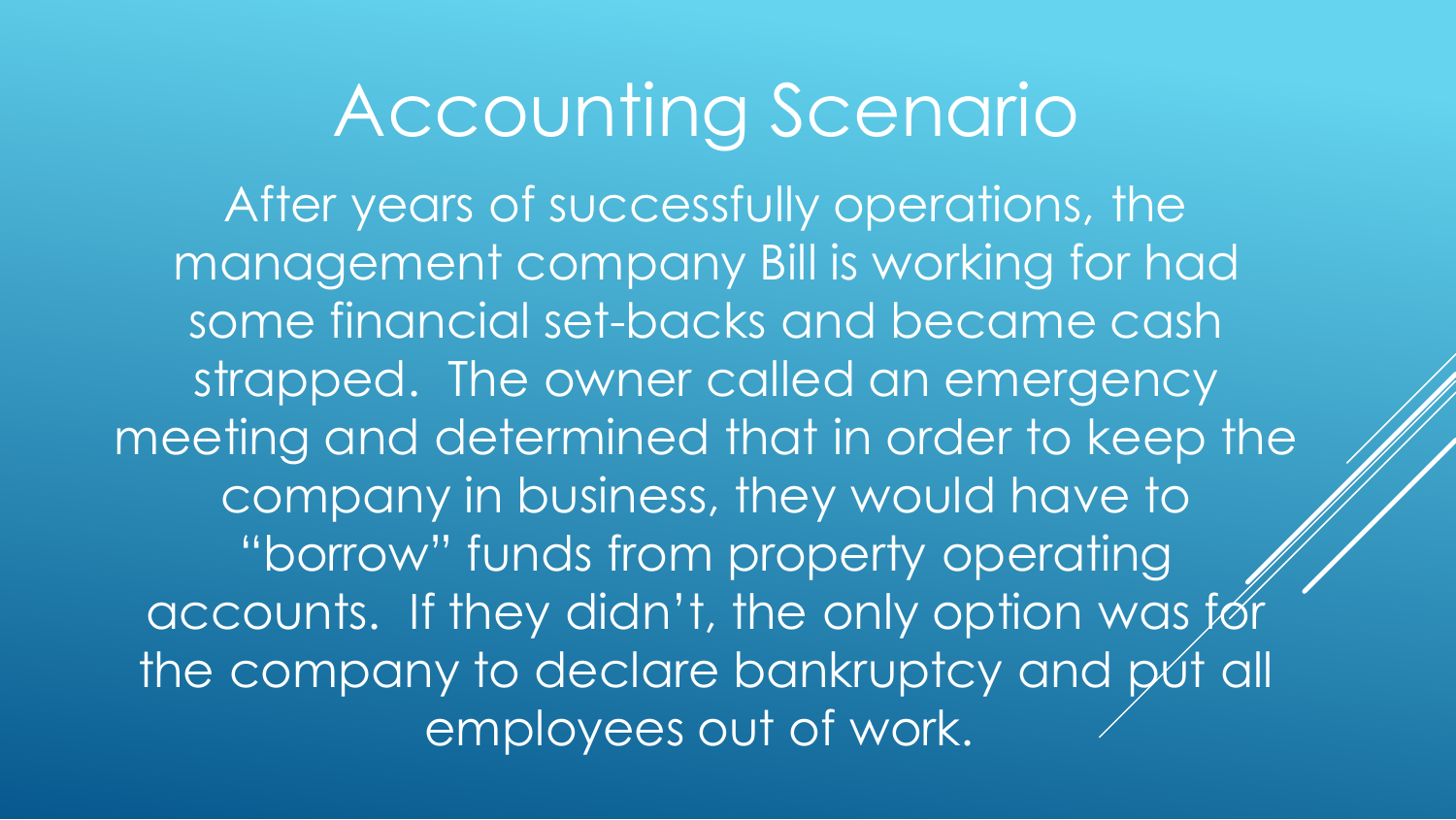### Question

▶Yes-I would take the money out of the operating accounts

No-I would not take the money out of the operating accounts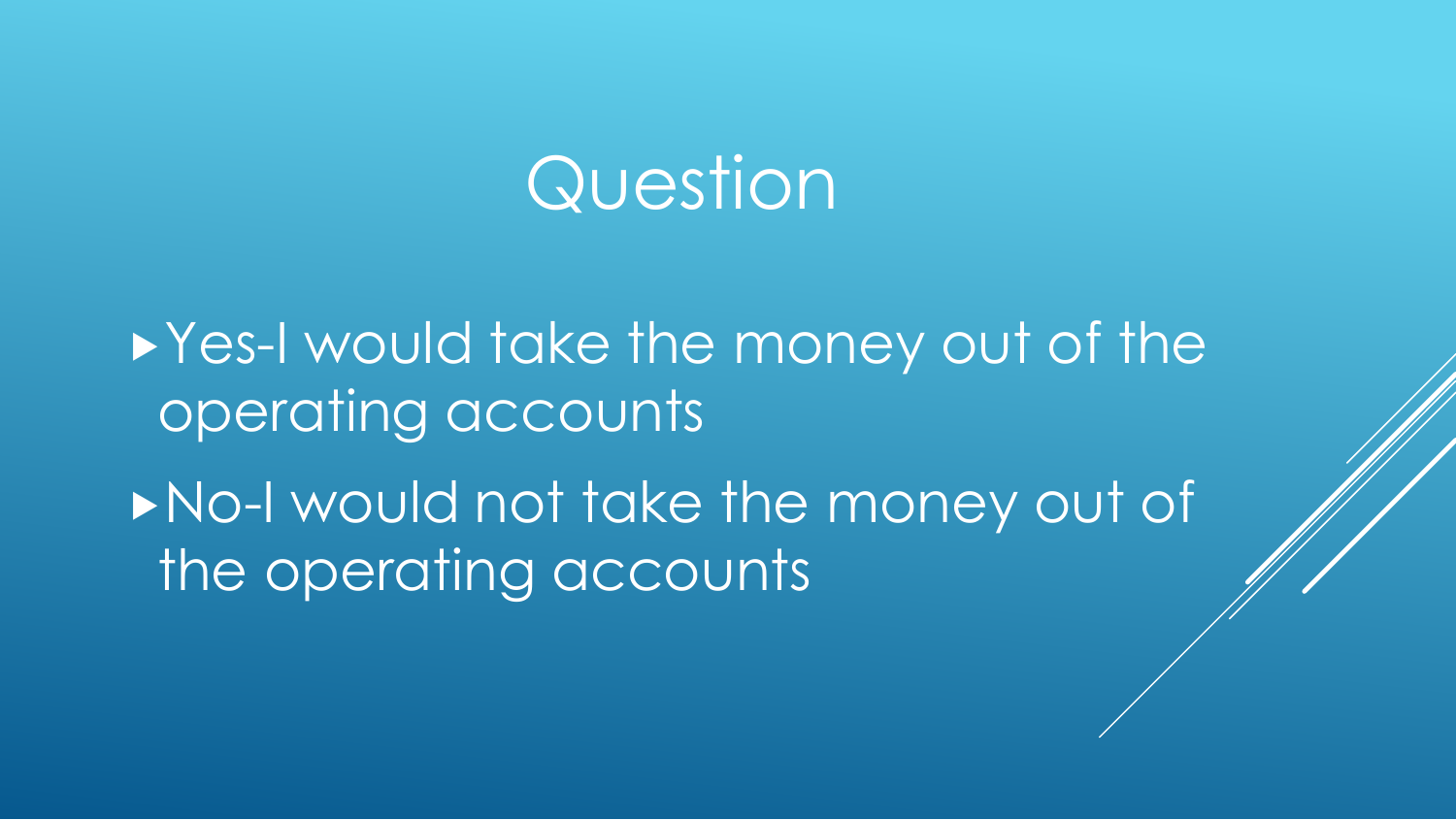

# The company has over 40 employees I would change my answer

Yes  $N<sub>O</sub>$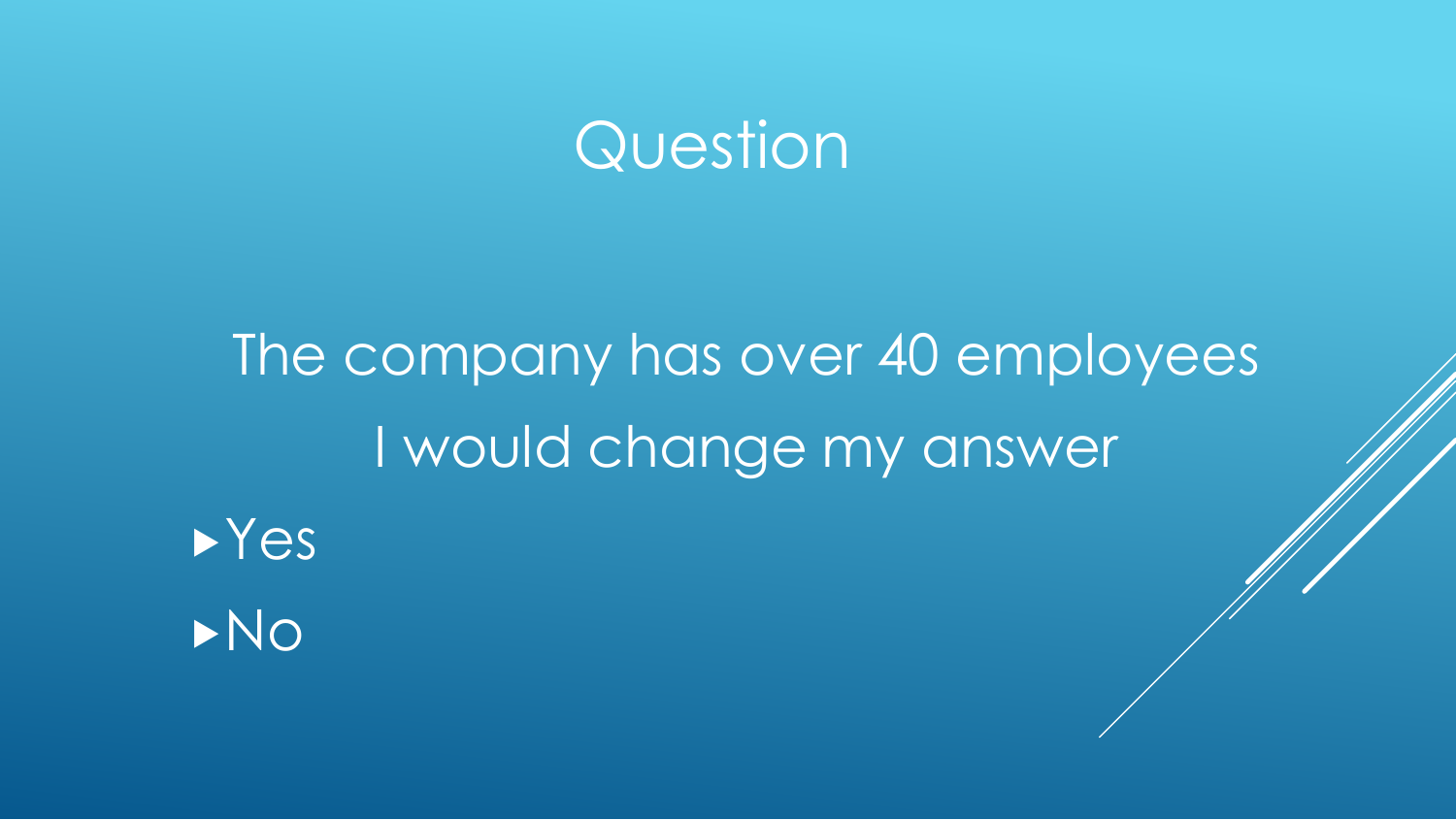## Scenario

You fly out on business and your plane gets delayed, you get a voucher for \$200 travel credit, do you use it for personal travel or your next business trip?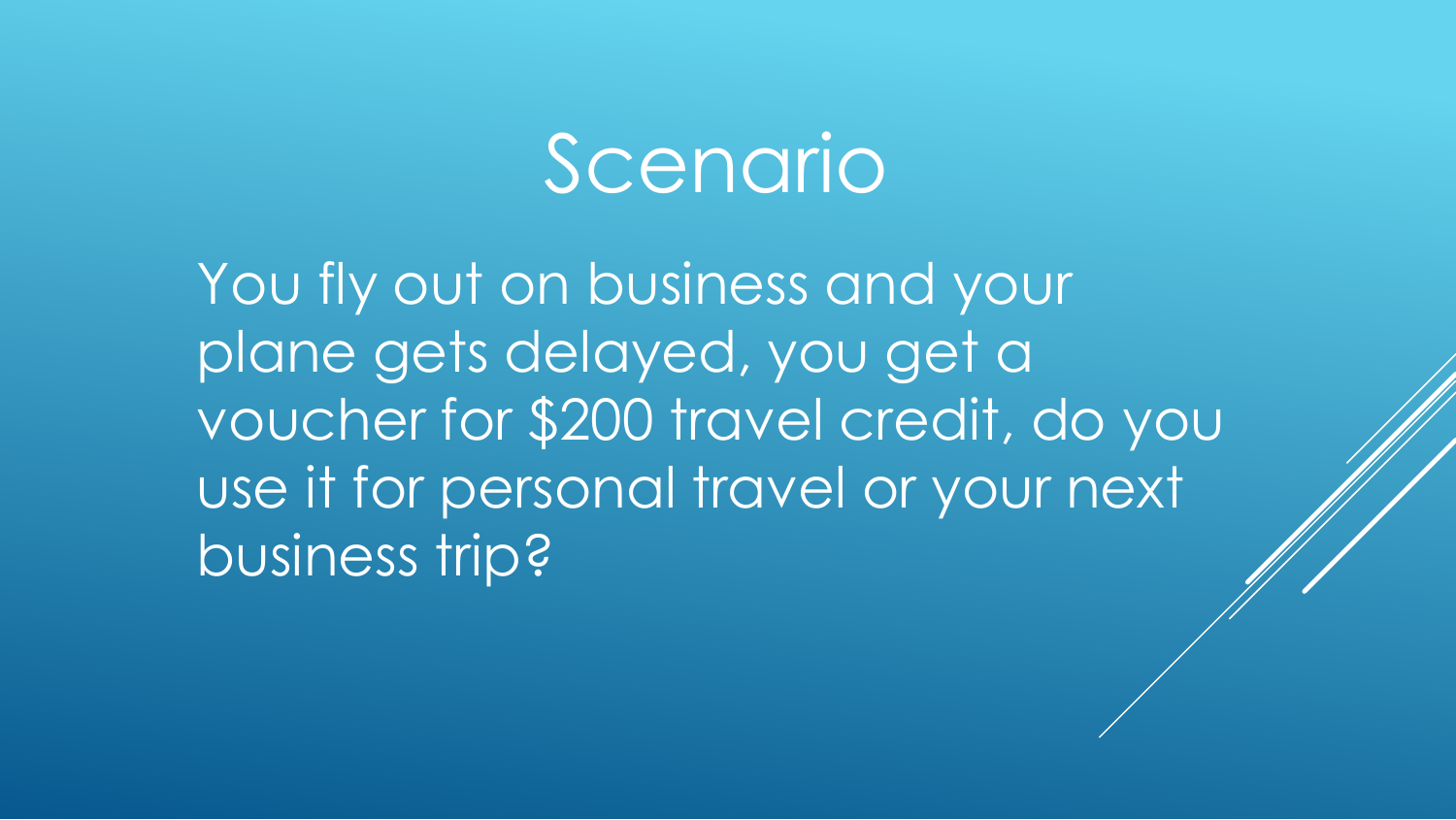### Question

I would use the credit for my next BUSINESS Trip I would use the credit for my next PERSONAL **Trip**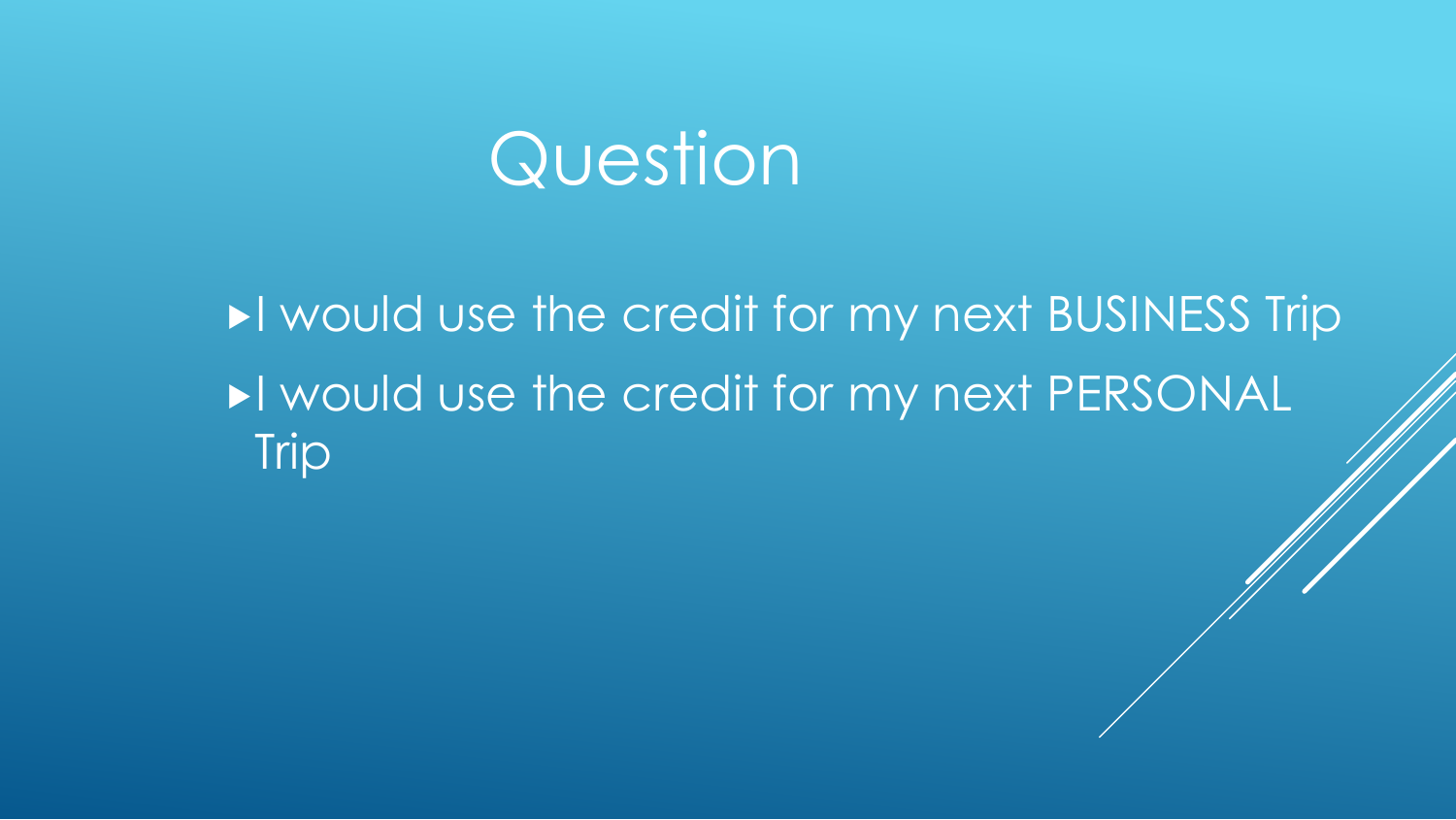#### Scenario

Your hotel policy states that no cash tips are to be taken by any banquet or catering employee that are not put in the gratuity pool. Susan is a hard working banquet manager. Susan comes to you and tells you that she received a hefty cash tip from a group and she knows the policy but she's asking that she be able to keep it and not turn it in.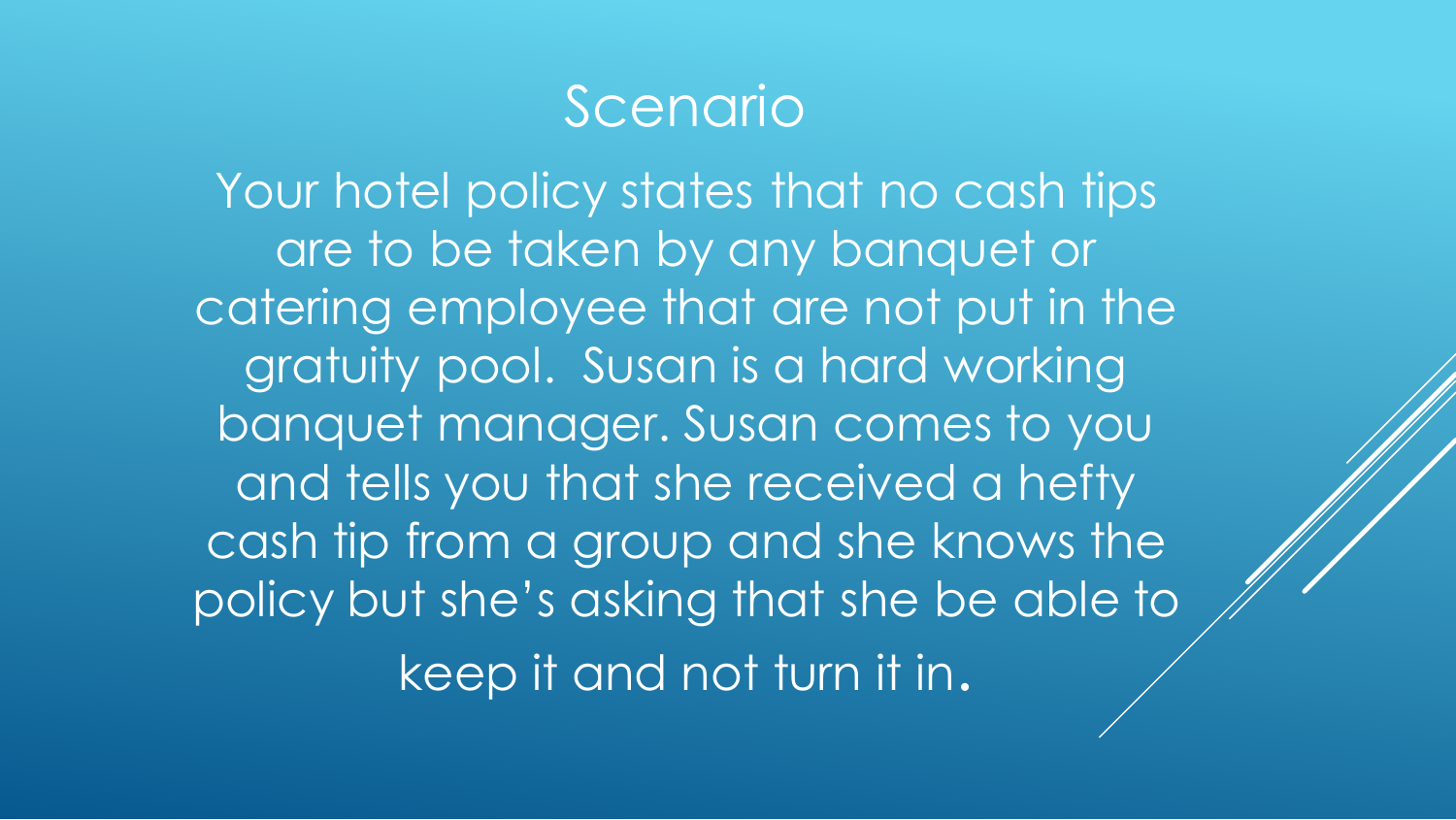

### I would require her to turn the tip in

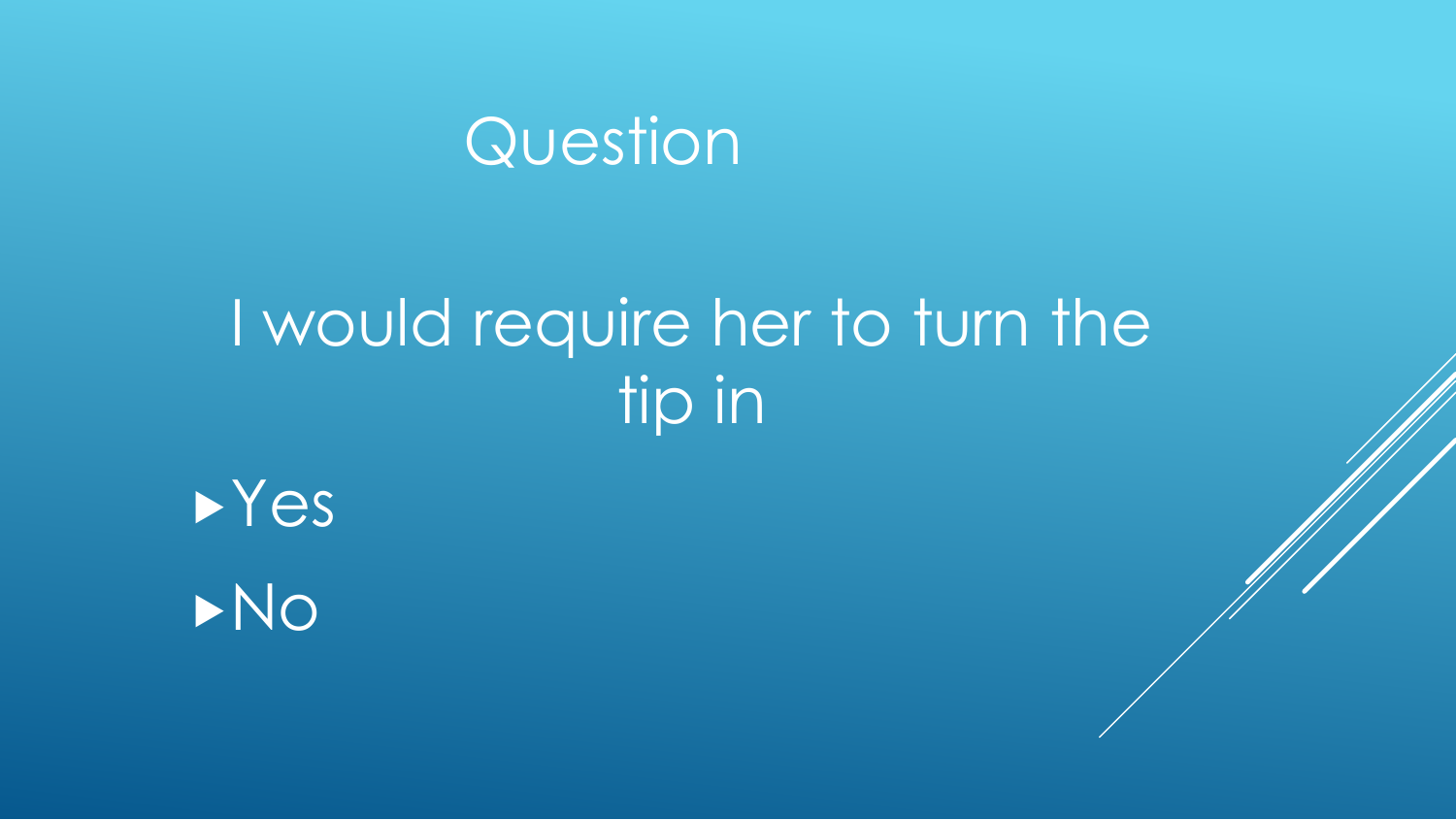

Her 5 year old was just diagnosed with cancer and she is struggling to pay all her bills.

I would change my answer

Yes No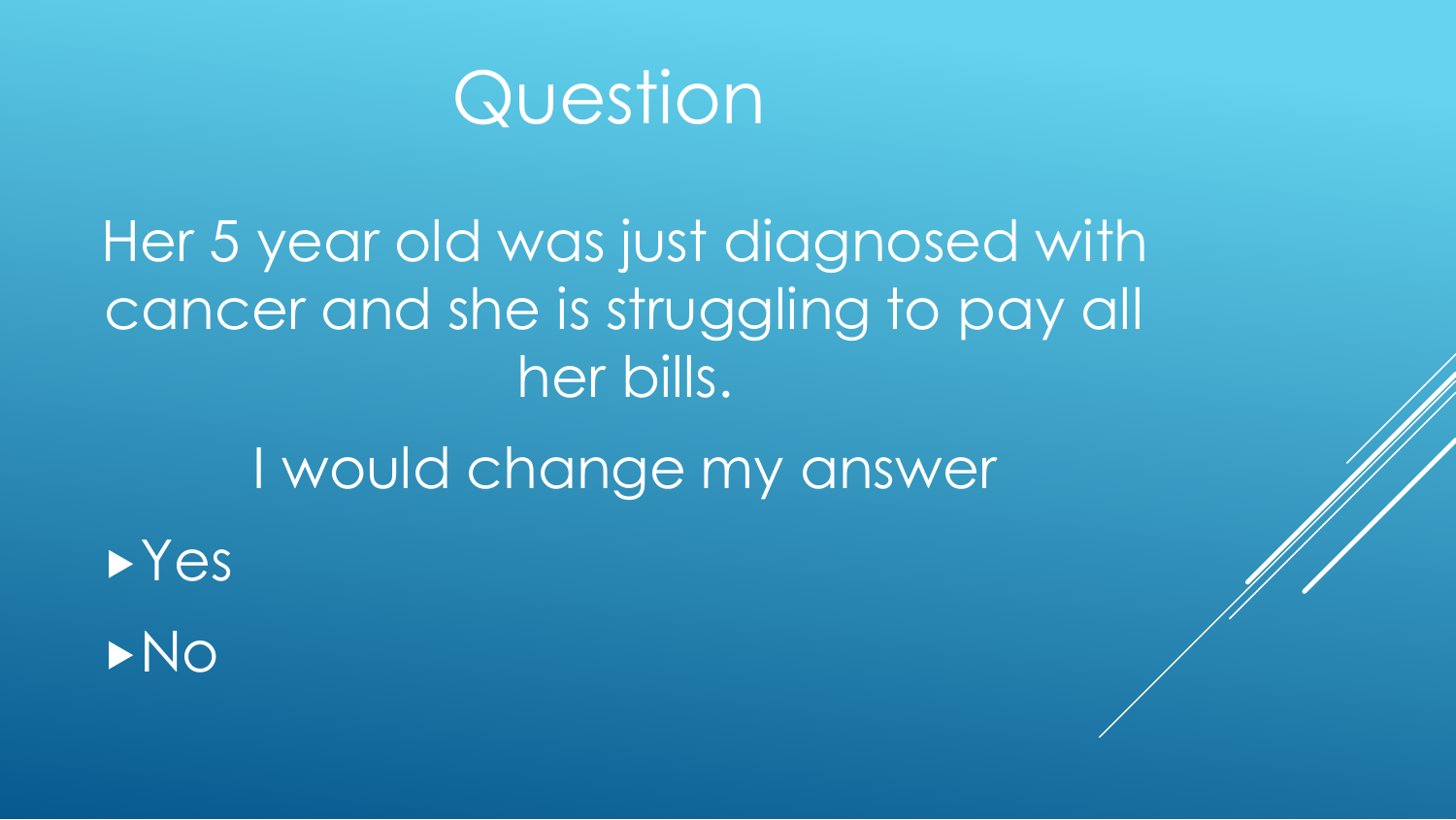#### Moral Code/Philosophy

- **Ethics consists of the moral** code/philosophy that guides one's choices
- Moral code extends beyond individual views
- **Ethical decisions are influenced by your** 
	- ▶ moral views
	- **Department of the Upper**
	- $\blacktriangleright$  religion,
	- $\triangleright$  peer pressure,
	- ▶ culture,
	- societal pressure etc.

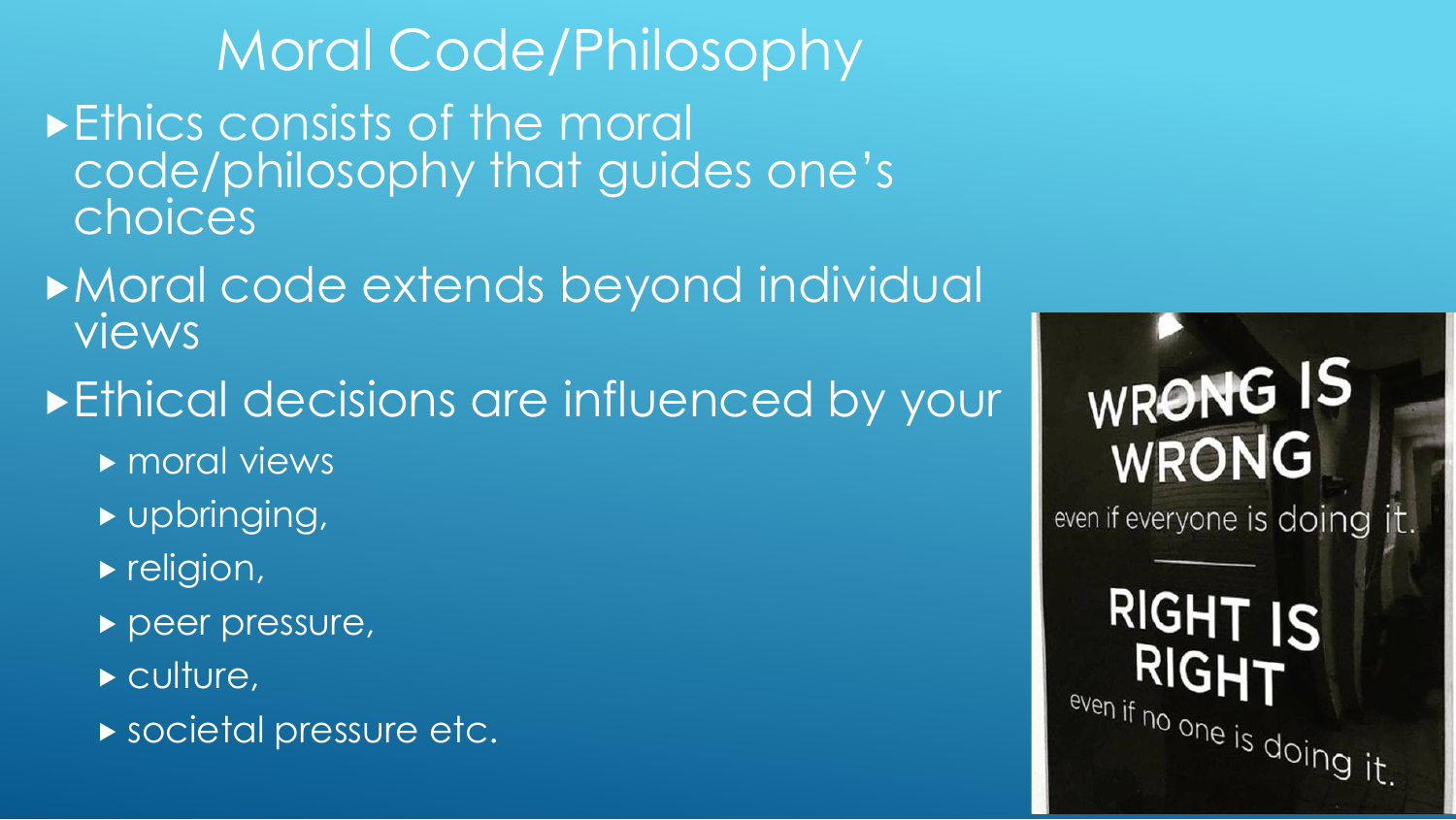# Virtue Ethics

What characteristics would a person exhibit to indicates they're living a virtuous life?

Are you living a virtuous life? https://www.virtuesforlife.com/virtues-list/

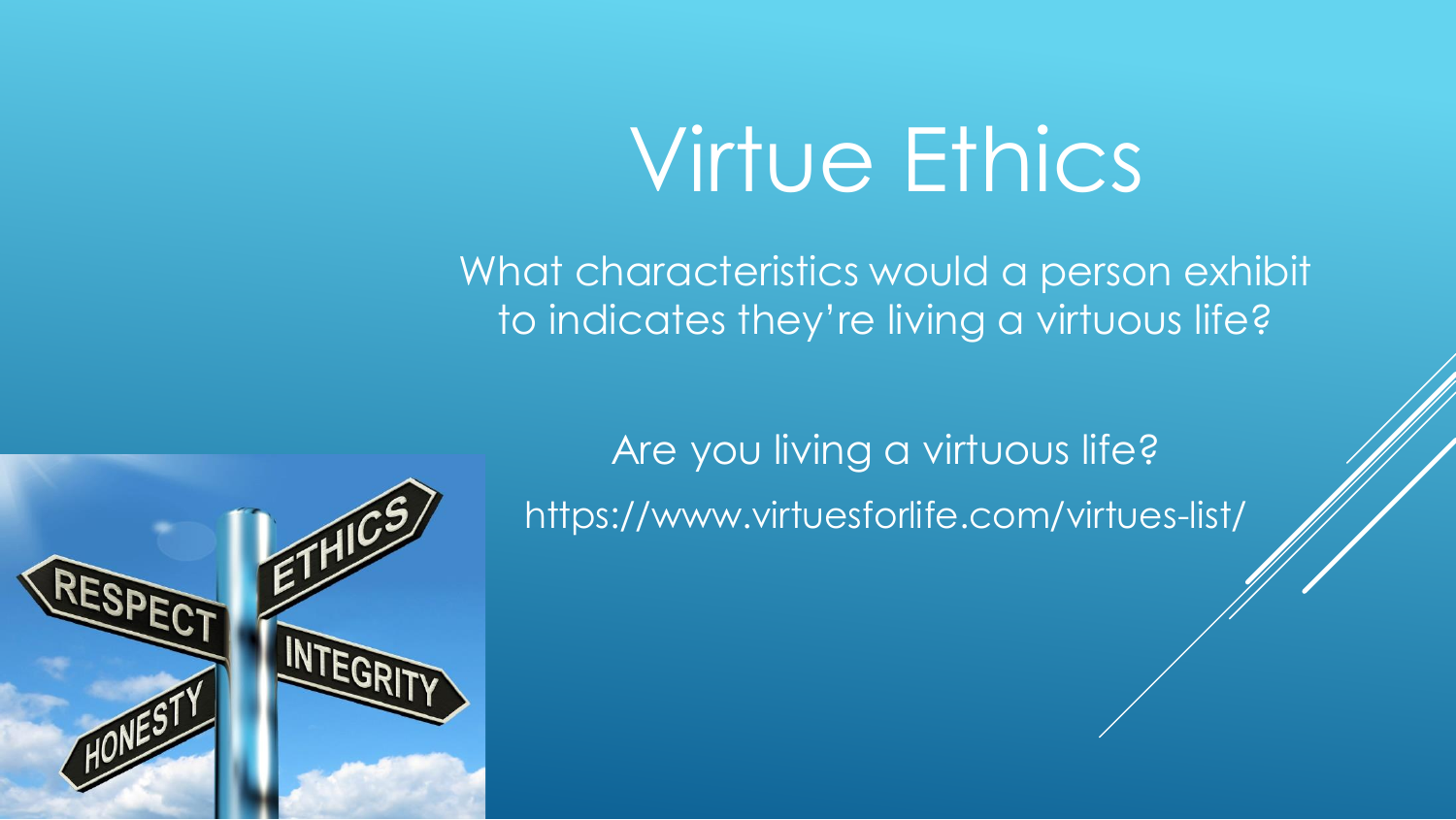

### Virtue Ethics

Virtue ethics-quest to live a life of moral character.

- $\triangleright$  This character-based approach to morality
- **De assumes that we acquire virtue through practice.**
- $\blacktriangleright$  Assumes that by honoring these habits  $\blacktriangleright$  Right choice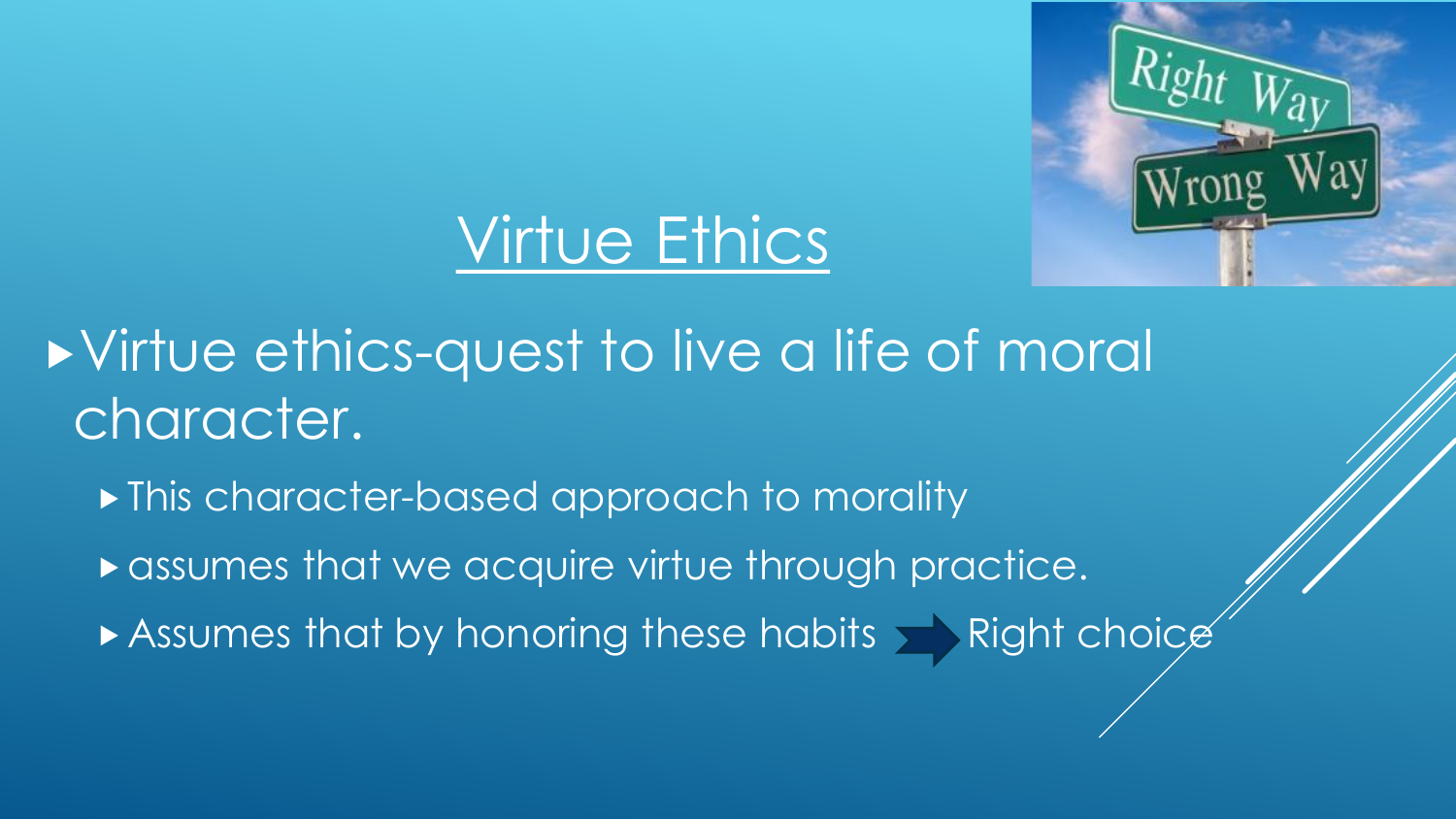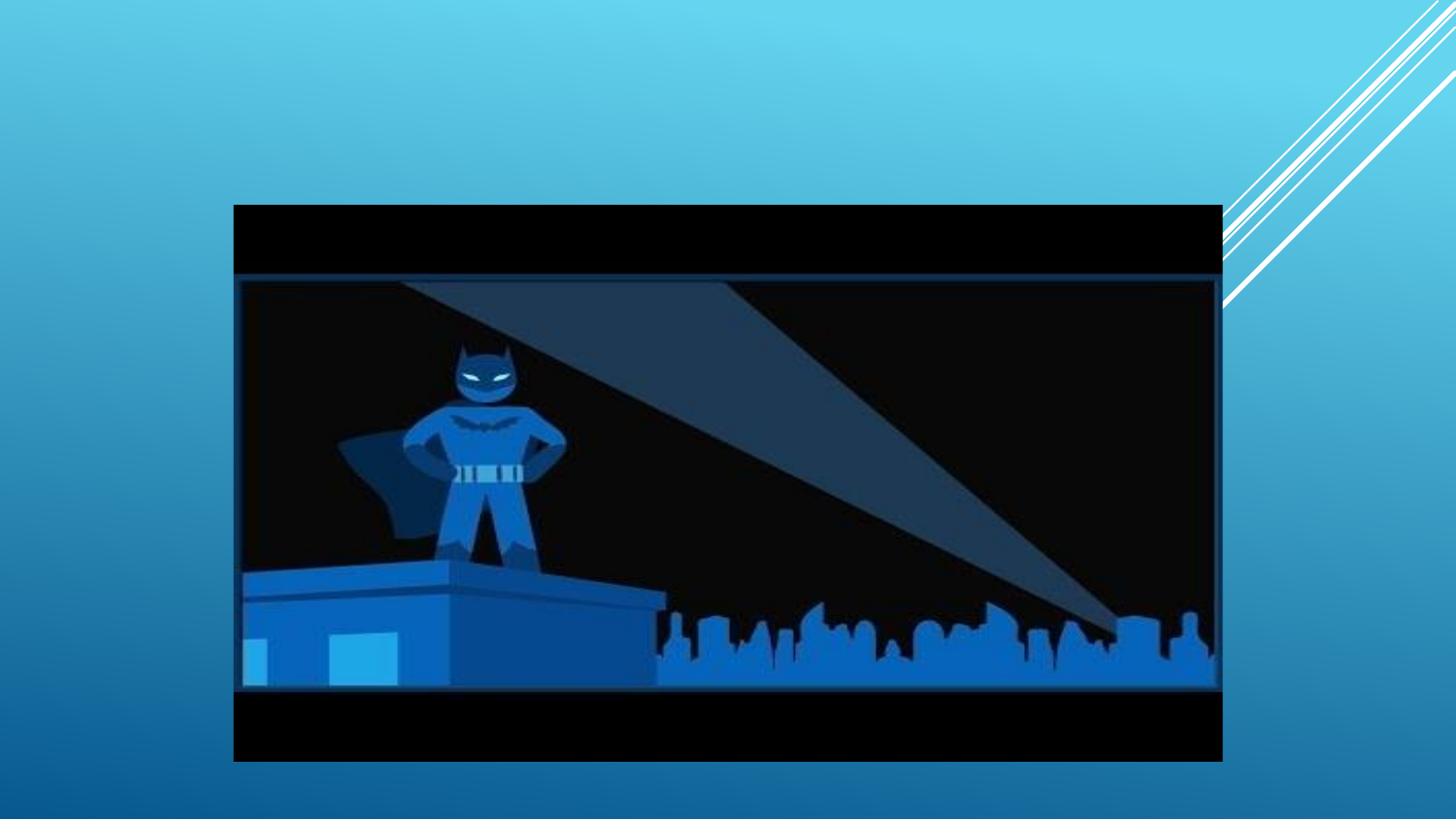#### Virtue Ethics

✓Synonymous with moral character ✓Describes a person not an action of the person

√Refers to a way that a person lives their<sup>⁄</sup>life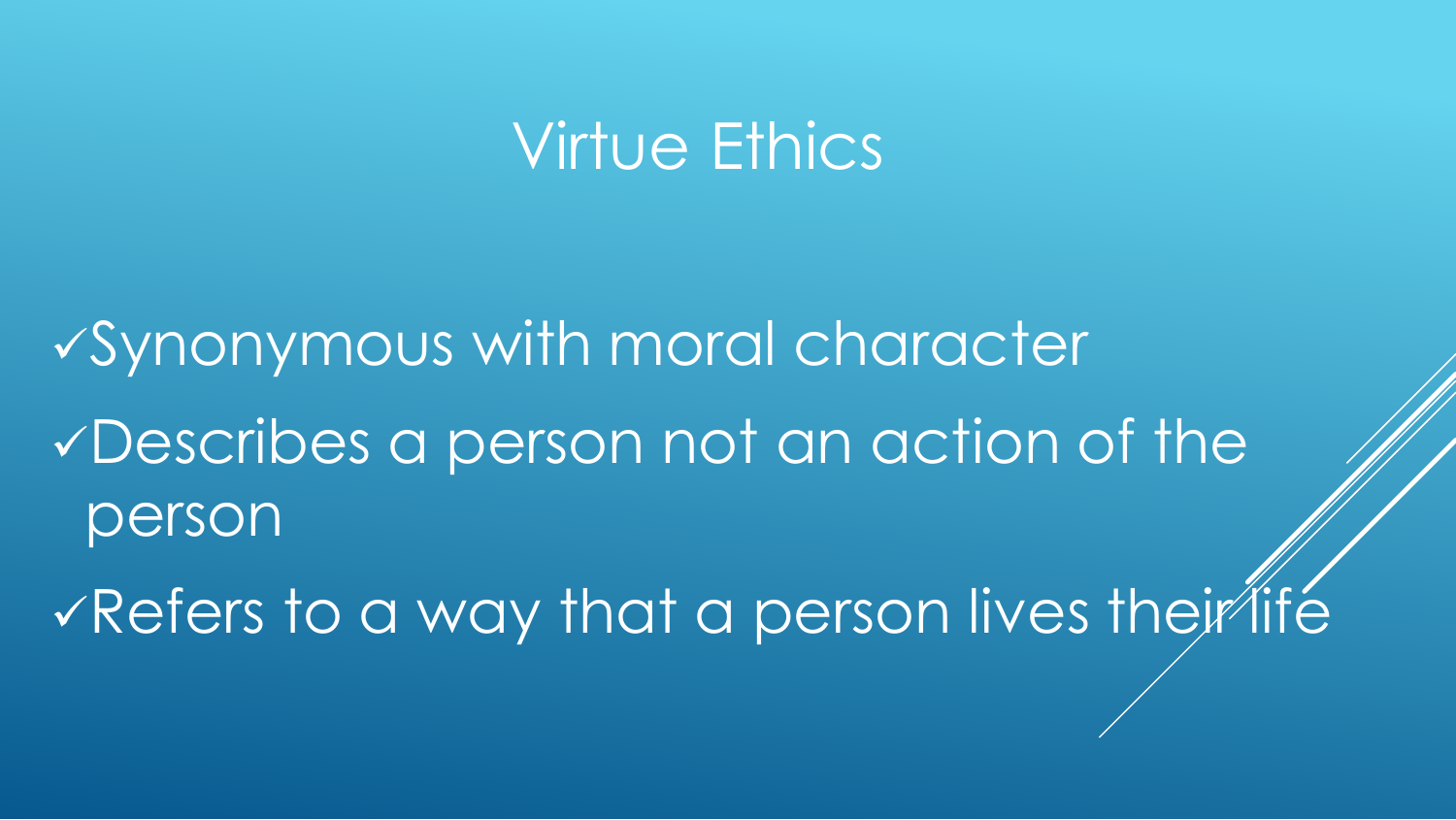

#### What does living a life of integrity look like?

Do you live your life with integrity?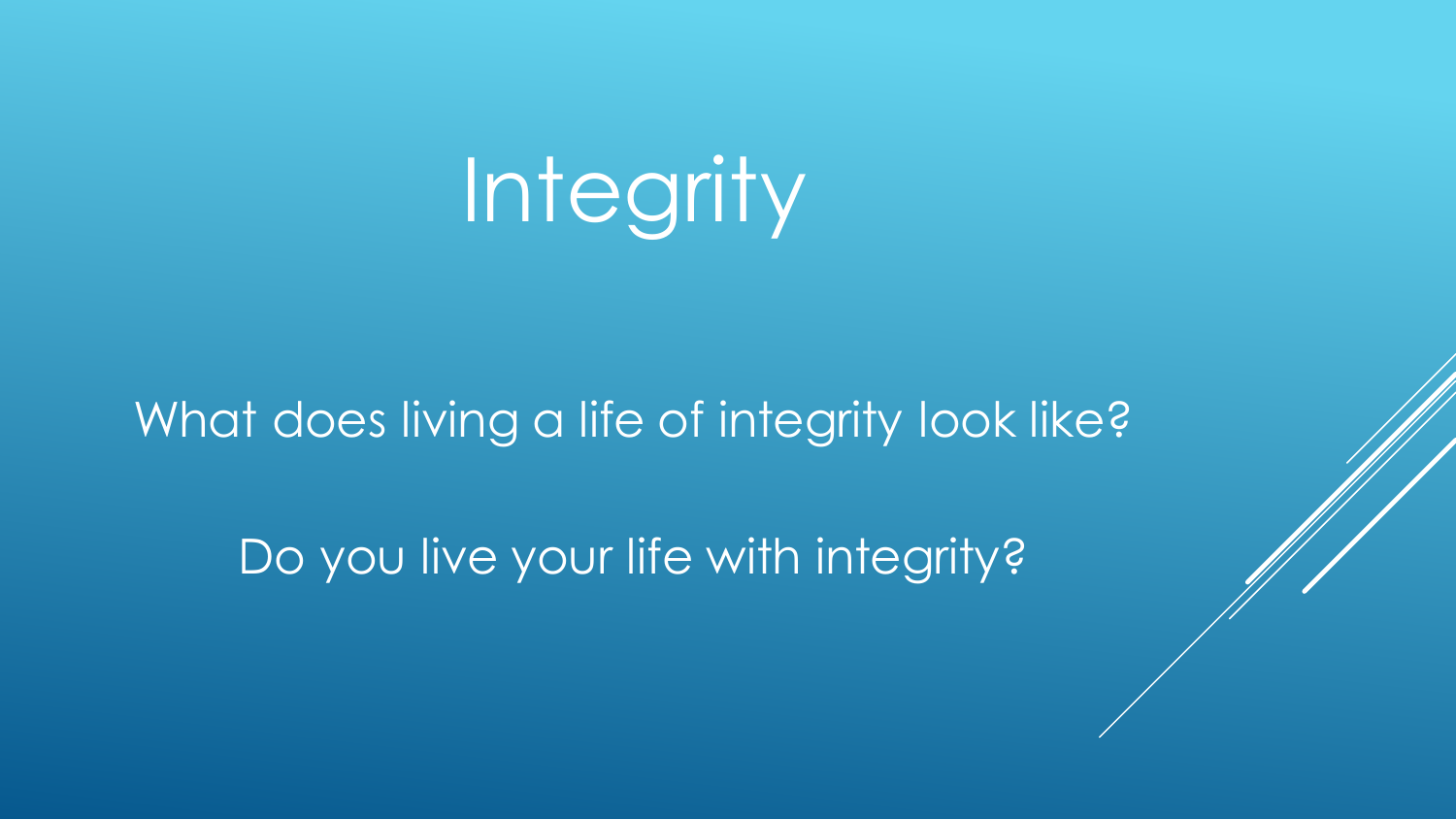#### **Integrity** is doing the right thing even when no one

is watching

C.S. Lewis

Integrity is revealed when people act virtuously regardless of circumstance or consequences. This often requires moral courage.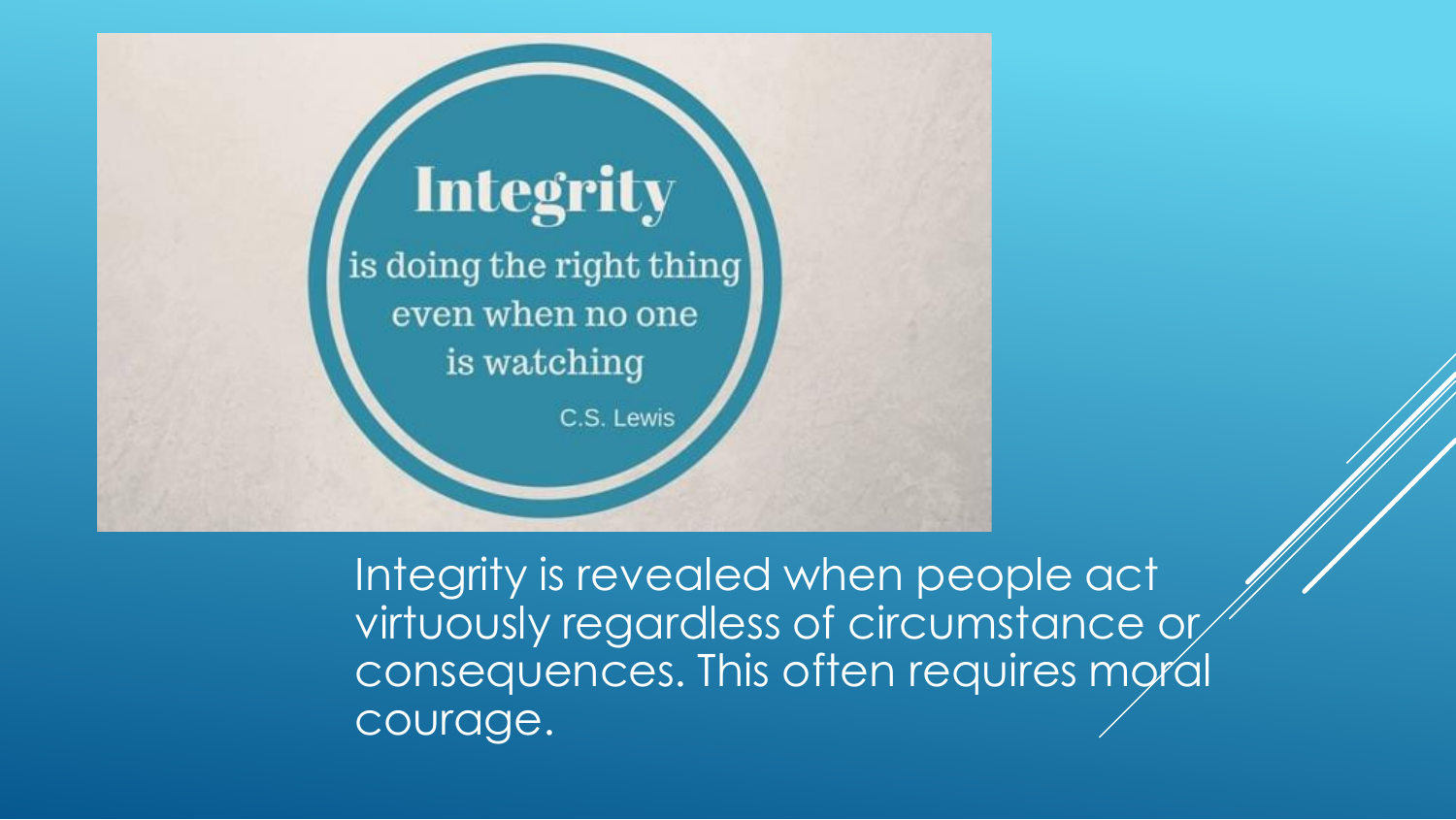### "INTEGRITY

is choosing courage over comfort; choosing what is right over what is fun, fast, or easy; and choosing to practice our values rather than simply professing them." -Brené Brown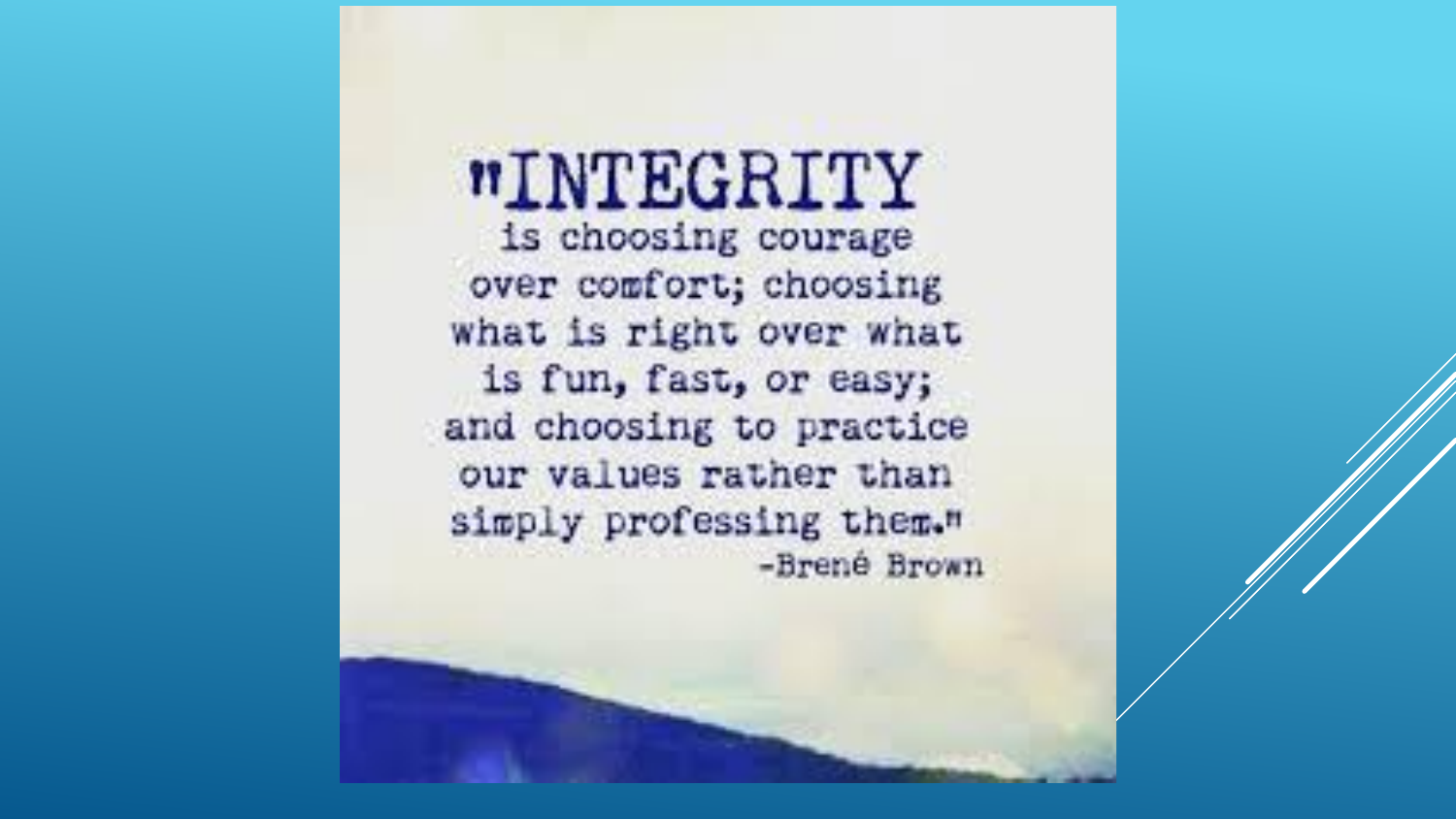#### Integrity is the critical connection between ethics and moral action.

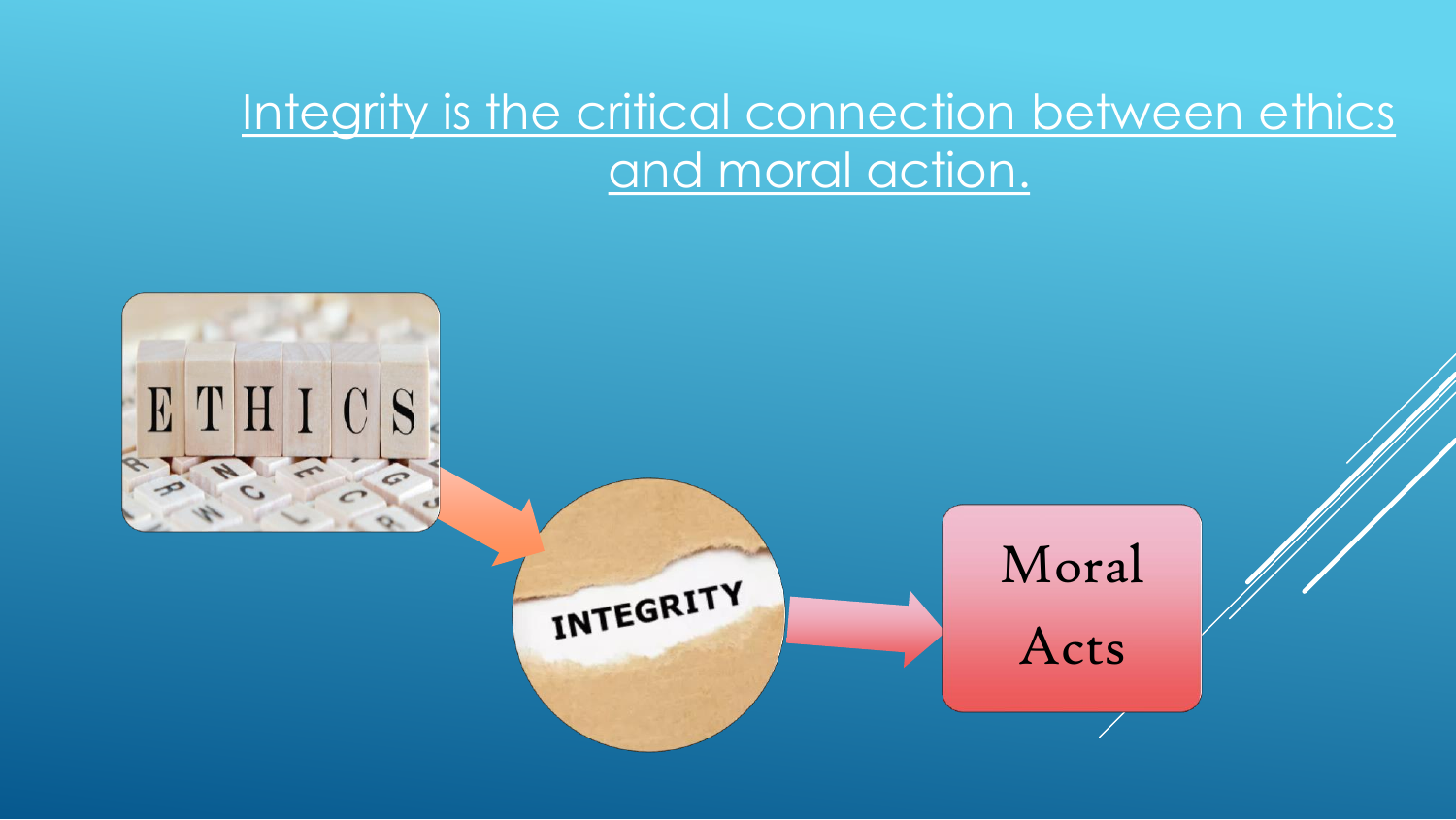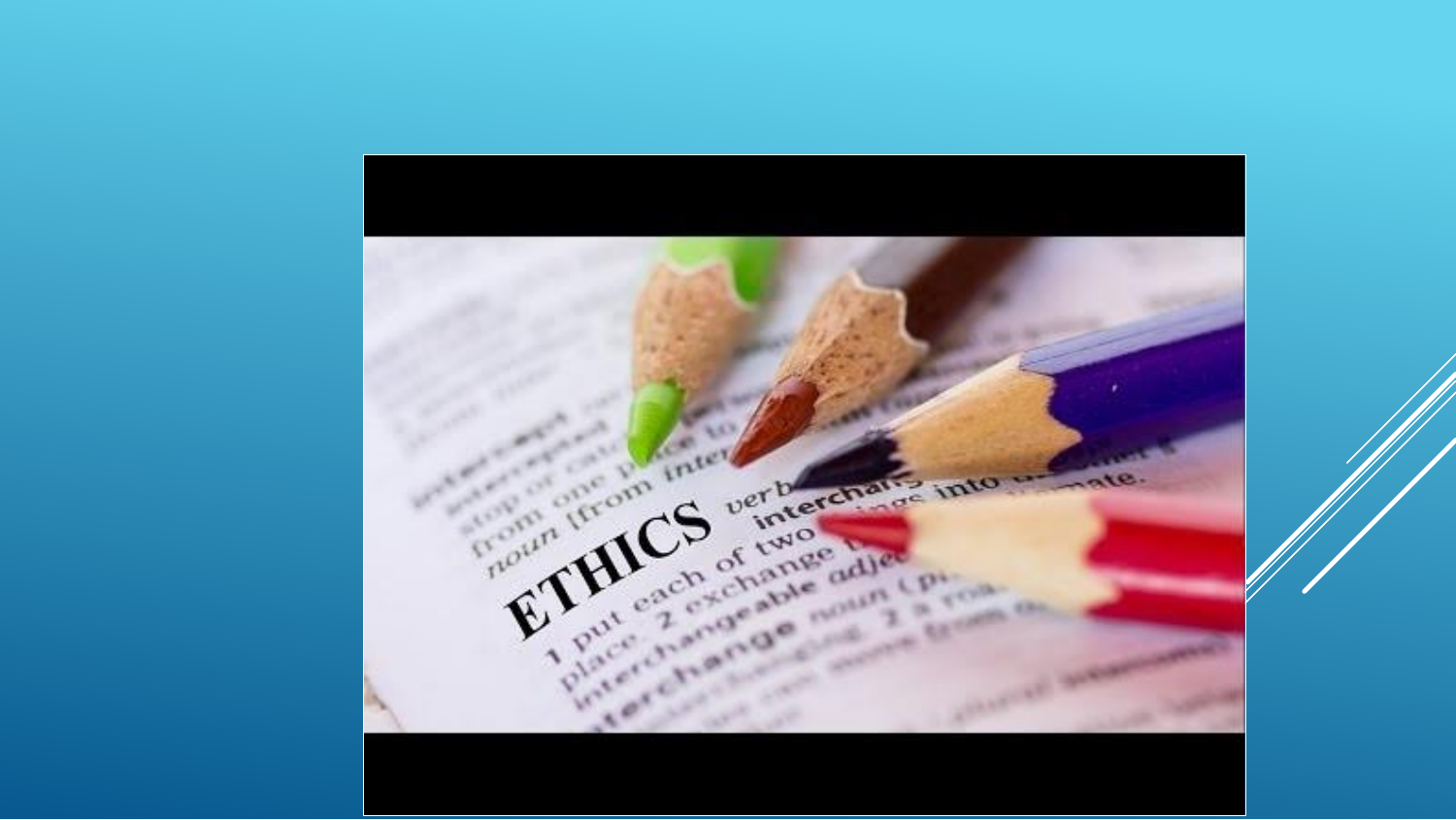#### **How to apply our discussion to the work place.**

- **Hire smart**
- Review you company handbook often. It should contain an ethics policy.
- Encourage a clear gift policy.
- Have a clear social media policy.
- Have clear policies on how service charges and cash / charge tips are to handled.
- **Firain, Train and Train**